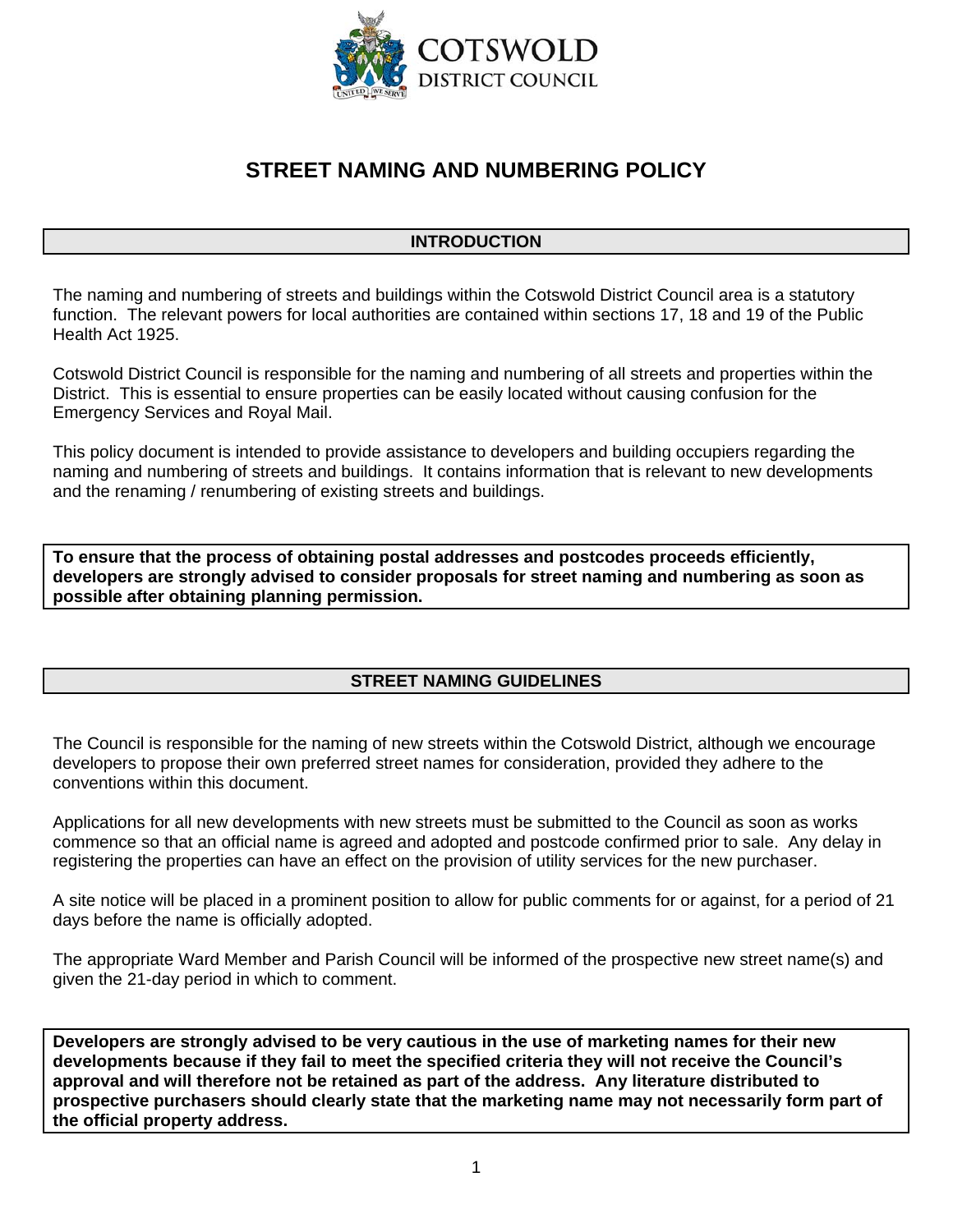#### **Street Naming Criteria:**

- 1. The developer is recommended to put forward three suggestions for each proposed street. The street names should meet the outlined criteria or they will be deemed unacceptable for use by the Council, whose decision, as the naming authority, is final.
- 2. All highways, including access ways or cul-de-sacs off main spine roads within estates, must have separate names. An extension of an existing street will continue with the original name.
- 3. Developer's names are not to be used as the new street name in any circumstance.
- 4. Proposed names should ideally have a proven historical relevance; commemorate past industries, local personalities (who have made a significant contribution to the community at national or local level) or local geographical features. Whenever possible names should be in keeping with area themes.
- 5. Aesthetically unsuitable names capable of deliberate misinterpretation and names difficult to pronounce or spell will not be used, as the latter needs to be easily understood over the phone by the Emergency Services.

## **STREET NAME PLATES**

For guidance please contact:

LLPG Custodian, Cotswold District Council, Trinity Road, Cirencester, Gloucestershire, GL7 1PX – Telephone Number: 01285 623750

#### **PROPERTY NUMBERS**

The Council does not consult where the application is solely for the numbering or naming of a single building or small group of properties without a new street.

The Council will allocate property numbers using the following criteria:

- 1. Properties will be numbered odd numbers on the left and even on the right when entering the street. A Cul-de-sac will be numbered consecutively clockwise.
- 2. Once a property has been officially registered with a number, the number will always remain, although an alias name can be added.
- 3. The property will be numbered on the street that the entrance is situated.
- 4. If a sequential number is not available, the addition of letters will be used for example 2a. If a number is not available, a house name may be given.
- 5. Multi-occupied buildings will be given a number and if required an additional name, and the individual accommodation within will be numbered either as 'Flat 1' and 'Flat 2' or 'Apartment 1' and 'Apartment 2'.